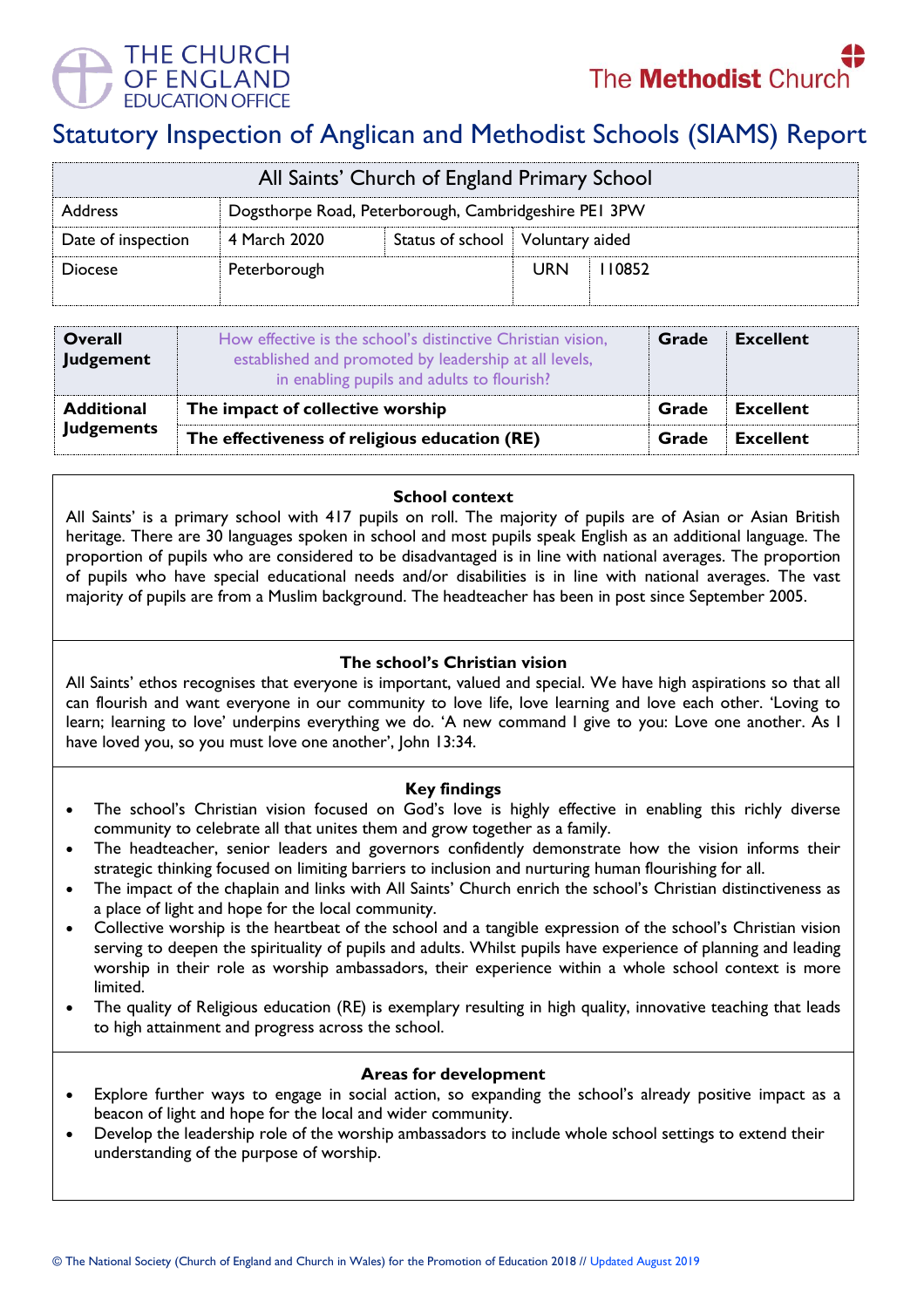How effective is the school's distinctive Christian vision, established and promoted by leadership at all levels, in enabling pupils and adults to flourish?

#### **Inspection findings**

This culturally diverse urban Church school is totally committed to living and breathing its Christian vision to create an inclusive and transformational school community. The vision of 'Loving to learn; learning to love' is theologically underpinned by Jesus' commandment to love found in John 13:34. This focus on God's love for each unique individual infuses mutually supportive relationships, enabling everyone to grow together as a family. This empowers the school community to focus on all that unites them, whilst celebrating and valuing its difference and diversity. All are respected and valued and there is a deep sense of belonging. Everyone is treated with dignity and respect reflected in pupils' excellent behaviour which is directly attributable to the impact of the Christian vision and associated values. The view of parents exemplifies the positive impact of the school vision. One commenting that, 'The school's vision applies across both Christianity and Islam which promotes respect and supports love and acceptance of others.'

The school has made great progress in the areas identified to improve at the last inspection. The inclusion of priorities in the school development plan, designed to promote the schools' effectiveness as a church school are highly effective in delivering positive outcomes. Governors regularly review these priorities so providing both challenge and support in their monitoring role. Their strategic decisions are informed by their desire to encapsulate the school's Christian vision and make real the values in the community. One governor articulating this as, 'Doing the right thing for the love of the school.'

As a result of its investment in staff, the school is highly successful in developing those with the potential to be future Church school leaders. Many senior leaders are home grown, having joined the school as newly qualified teachers. Quality induction for new members of staff enables them to flourish as part of a highly motivated and skilled team. Professional development at all levels is a priority. For example, a bilingual teaching assistant spoke of the encouragement they had received to study for a degree at university before going on to undertake teacher training. All staff feel valued and know their wellbeing is a priority resulting in very high levels of job satisfaction.

The impact of the Christian vision is evident in the school's bright, purposeful and creative learning environment in which all flourish. Approximately eighty percent of pupils attending the school have English as an additional language (EAL). Attainment on entry to school is well below the national average. In response, the school prioritises speech and language screening for its youngest pupils. Across the school, interventions and therapies designed to support EAL pupils in reading, writing and maths effectively narrow gaps in learning. Disadvantaged pupils and their families are very well supported through the work of the pupil premium and inclusion leaders reducing barriers to learning. By the end of Key Stage 2 pupil's attainment and progress is broadly in line with the national average. Spiritual development and reflection are a consistent thread running through the curriculum further strengthening the impact of the vision.

All pupils consider 'big questions' about life and living and reflect on local and global issues of justice and equality. Older pupils are articulate advocates of change. This finds expression in several pupil led initiatives including support for the homeless in Peterborough through the 'Stuff a Sock' campaign and 'The Garden House Project' in the Cathedral precincts. Led by a Year 6 pupil, the school is also involved in the '90kg Rice Challenge' so developing awareness of the difference a bag of rice can make to lives in Malawi.

Collective worship is the central and dynamic heartbeat of the school, giving it energy and vitality. A pupil in Year 3 describing it as, 'A special time because we spend time altogether as a school talking to God.' Staff value the stillness and the opportunity for reflection. One commenting that, 'I appreciate the space to forget about worldly things and focus on God'. Pupils' biblical knowledge is exemplary, enabling them to readily apply Bible stories and teachings to their own lives. One pupil explaining how Jesus' healing of the paralysed man encouraged them to never give up because Jesus can do anything. Pupils express their understanding of Christian belief of God as Father, Son and Holy Spirit in age appropriate terms.

Innovatively, the school employs a licenced chaplain for one day per week. This role deepens the school's